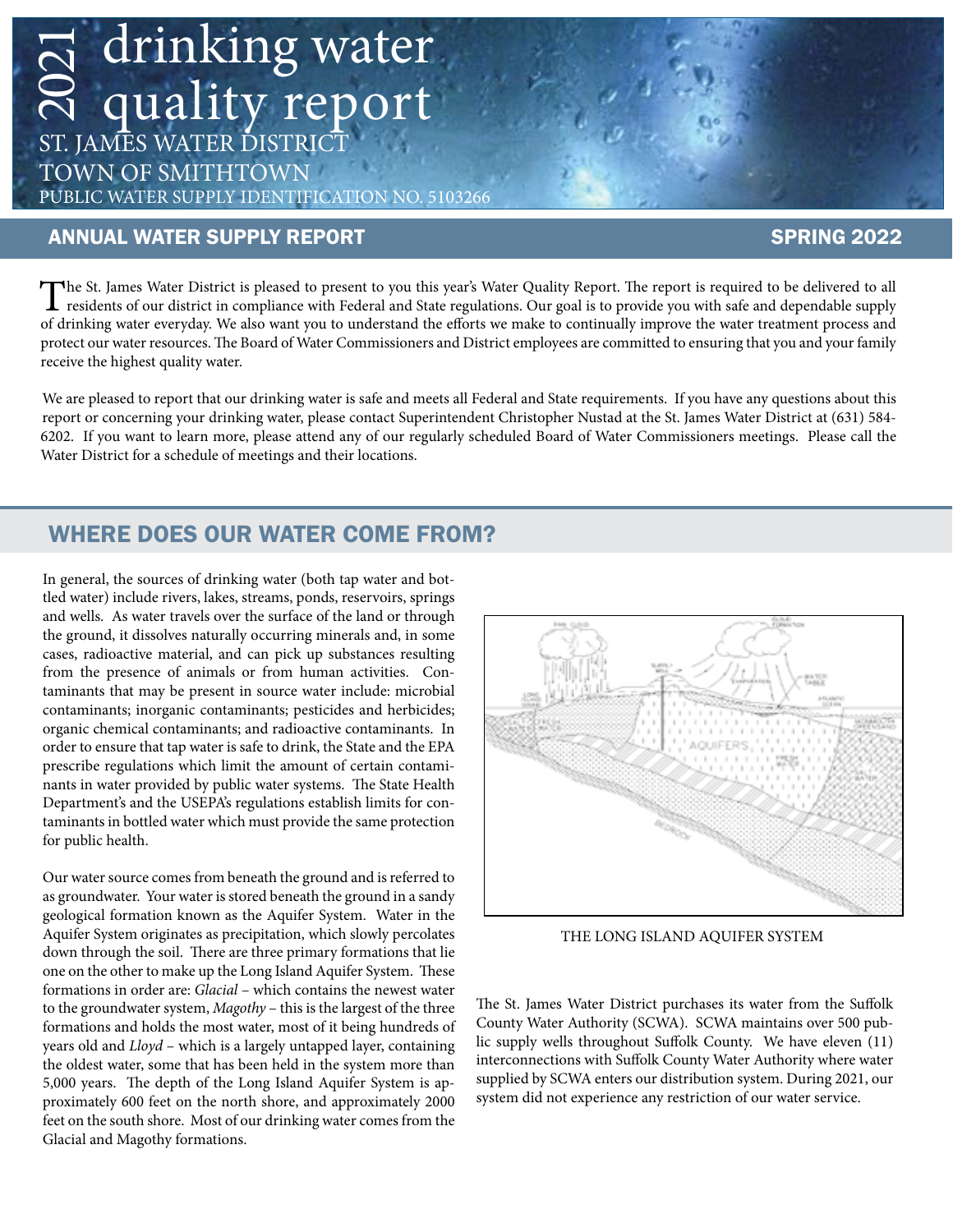The St. James Water District was formed in 1945 as a municipal water district, and roughly covers the same boundaries as the St James Fire District. We have about 59 miles of water main, and 460 fire hydrants (our hydrants are painted orange and silver). We serve about 11,732 people through 3,374 connections. The total amount of water withdrawn in 2021 was 574.2 million gallons, of which approximately 97% was billed directly to the customers. The rest is used for water main breaks, the annual water main flushing program, and fire fighting. The District utilizes a unit price quarterly billing schedule with the consumer being billed at \$2.56 per 1,000 gallons and a quarterly base fee of \$27.58 plus a \$20 quarterly water treatment charge. Water bills are mailed quarterly.

### FACTS AND FIGURES DO I NEED TO TAKE SPECIAL PRECAUTIONS

Although our drinking water met or exceeded State and Federal regulations, some people may be more vulnerable to disease causing microorganisms or pathogens in drinking water than the general population. Immuno-compromised persons such as persons with cancer undergoing chemotherapy, persons who have undergone organ transplants, people with HIV/AIDS or other immune system disorders, some elderly, and infants can be particularly at risk from infections. These people should seek advice from their health care provider about their drinking water. EPA/CDC guidelines on appropriate means to lessen the risk of infection by Cryptosporidium, Giardia and other microbial pathogens are available from the Safe Drinking Water Hotline (800-426-4791). The EPA's website is *www.epa.gov/safewater/*, and the NY State Department of Health's website is *www.health.state.ny.us/*

## ARE THERE CONTAMINANTS IN OUR DRINKING WATER?

As the State regulations require, we routinely test your drinking water for numerous contaminants. These contaminants include: total coliform, bacteria, turbidity, inorganic compounds, nitrate, nitrite, 26 metals including lead and copper, 85 volatile organic compounds, total trihalomethanes, and synthetic organic compounds which include 22 pesticides. The table of detected contaminants describes compounds that were detected in your drinking water. We have also tested for other contaminants that were not found in your drinking water. A complete list can be obtained from our office. The State allows us to test for some contaminants less than once a year because the concentrations of these contaminants do not change frequently. Some of our data, though representative, are more than a year old.

SCWA provides treatment at all wells to improve the quality of the water pumped prior to distribution to the consumer. The pH of the pumped water is adjusted upward to about 7.2 to reduce corrosive action between the water and water mains and in-house plumbing by the addition of lime (calcium hydroxide). Chlorine is also added to the water for disinfecting purposes.

The hardness of our water is considered low (soft). We average 48 ppm. Hardness expressed as calcium carbonate (CACO3), increases the consumption of soap.

SCWA provides the water for quality test results by distribution area as well as by individual well. The St. James Water District conducts water quality testing from the distribution system.

It should be noted that all drinking water, including bottled drinking water, may reasonably be expected to contain at least small amounts of some contaminants. The presence of contaminants does not necessarily indicate that water poses a health risk. More information about contaminants and potential health effects can be obtained by calling the EPA's Safe Drinking Water Hotline (1-800-426-4791) or the Suffolk County Health Department at (631) 852-5810.

#### ADDITIONAL TESTING

The District was not required to take radiological samples. Also, because of past testing, Suffolk County has been waived testing for the following compounds; Aldicarb, Aldicarb sulfone, Aldicarb sulfoxide, Carbaryl, Carbofuran, 3-hydroxycarbofuran, methomyl, oxamyl, alachlor, aldrin, chlordane, dieldrin, endrin, heptachlor, heptachlor epoxide, lindane, methoxychlor, dibromochloropropane, and ethylene dibromide.

Every three years we are required to perform lead and copper water sampling from specific houses. Samples were collected in 2019. Houses are chosen according to the NYS Health Department regulations. There are no houses with lead services in our District, so houses were chosen from those built just before the lead solder ban went into effect in the Town of Smithtown (1982). We appreciate those homeowners who participate in the testing sampling program. Only one sample exceeded the lead Action Level Limit of 15 ug/L (ppb). No sample exceeded the copper Action Level Limit of 1.3 mg/L (ppm). In our 2019 sampling program, the 90th percentile result for lead was less than 1.3 ppb and for copper 0.31 ppm. The range for lead was between ND (non-detectable) to 21.6 ppb. The range for copper was between ND and 0.42 ppm.

If present, elevated levels of lead can cause serious health problems, especially for pregnant women, infants, and young children. It is possible that lead levels in your home may be higher than at other homes in the community as a result of materials used in your home's plumbing. The St. James Water District is responsible for providing high quality drinking water, but cannot control the variety of materials used in plumbing components. When your water has been sitting for several hours, you can minimize the potential for lead exposure by flushing your tap for 30 seconds to 2 minutes before using water for drinking or cooking. If you are concerned about lead in your water, you may wish to have your water tested. Information on lead in drinking water, testing methods, and steps you can take to minimize exposure is available from the Safe Drinking Water Hotline (1-800-426-4791) or at *http//www.epa.gov/safewater/lead.*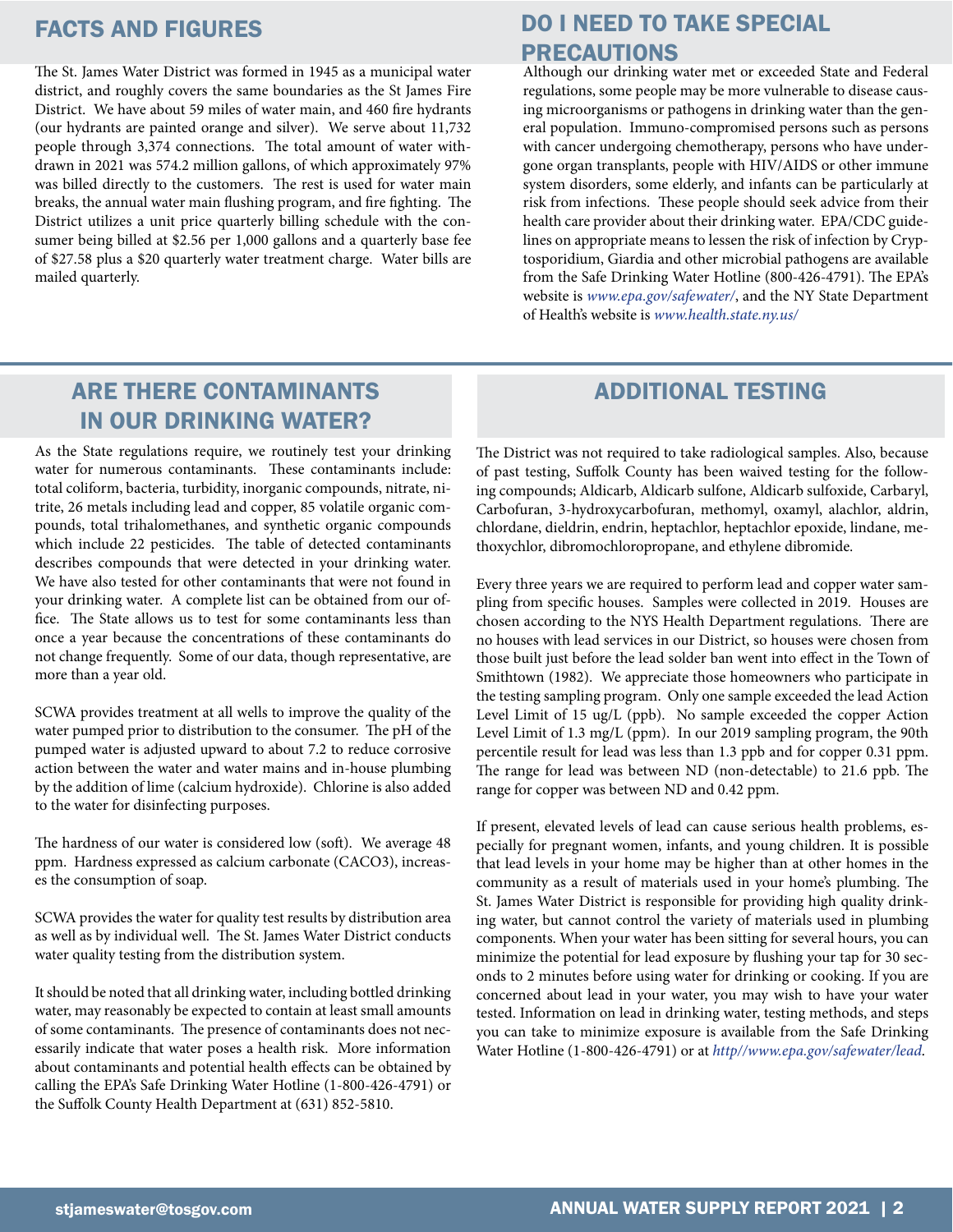#### 2021 DRINKING WATER QUALITY REPORT - TABLE OF DETECTED PARAMETERS

| Contaminants                                                       | Violation<br>(Yes/No) | Date of Sample | <b>Level Detected</b><br>(Maximum Range) | Unit<br>Measurement | <b>MCLG</b>              | Regulatory Limit<br>(MCL or AL) | Likely Source<br>of Contaminant                                            |
|--------------------------------------------------------------------|-----------------------|----------------|------------------------------------------|---------------------|--------------------------|---------------------------------|----------------------------------------------------------------------------|
| Inorganic Contaminants                                             |                       |                |                                          |                     |                          |                                 |                                                                            |
| Copper                                                             | No                    | June 2019      | $ND -0.42$<br>$0.31^{(1)}$               | mg/l                | 1.3                      | $AL = 1.3$                      | Corrosion of household<br>plumbing systems; Erosion of<br>natural deposits |
| Lead                                                               | N <sub>0</sub>        | June 2019      | $ND -21.6$<br>$1.3^{(1)}$                | $\frac{u}{g}$       | $\mathbf{0}$             | $AI = 15$                       | Corrosion of household<br>plumbing systems; Erosion of<br>natural deposits |
| Barium                                                             | No                    | 07/20/21       | $0.0055 - 0.013$                         | mg/l                | $\overline{c}$           | $MCL = 2.0$                     | Naturally occurring                                                        |
| Sodium                                                             | N <sub>0</sub>        | 07/20/21       | $9.0 - 19.6$                             | mg/l                | n/a                      | No $MCL^{(2)}$                  | Naturally occurring                                                        |
| Color                                                              | No                    | 03/09/21       | $ND - 5.0$                               | Units               | n/a                      | $MCL = 15.0$                    | Naturally occurring                                                        |
| Odor                                                               | N <sub>0</sub>        | 03/09/21       | $ND - 1.0$                               | <b>TON</b>          | n/a                      | No MCL                          | Naturally occurring                                                        |
| Chloride                                                           | N <sub>0</sub>        | 07/20/21       | $14.7 - 34.7$                            | mg/l                | n/a                      | $MCL = 250$                     | Naturally occurring                                                        |
| Iron                                                               | N <sub>0</sub>        | 03/09/21       | $ND - 0.057$                             | ug/l                | n/a                      | $MCL = 300$                     | Naturally occurring                                                        |
| Nitrate                                                            | N <sub>0</sub>        | 07/20/21       | $0.70 - 2.7$                             | mg/l                | 10                       | $MCL = 10$                      | Runoff from fertilizer and leach-<br>ing from septic tanks and sewage      |
| Manganese                                                          | N <sub>0</sub>        | 03/09/21       | $0.017 - 0.033$                          | $\frac{u}{g}$       | n/a                      | $MCL = 300$                     | Naturally occurring                                                        |
| <b>Total Hardness</b>                                              | N <sub>0</sub>        | 07/20/21       | $39.2 - 115.0$                           | mg/l                | n/a                      | No MCL                          | Naturally occurring                                                        |
| Chlorate                                                           | N <sub>0</sub>        | 08/13/21       | $110.0 - 120.0$                          | $\frac{u g}{l}$     | n/a                      | No MCL                          | Naturally occurring                                                        |
| Specific Conductance                                               | No                    | 07/20/21       | $138 - 346$                              | umhos/cm            | n/a                      | No MCL                          | Naturally occurring                                                        |
| pH                                                                 | No                    | 07/20/21       | $6.6 - 7.2$                              | pH units            | n/a                      | n/a                             | Measure of water acidity<br>or alkalinity                                  |
| <b>Calcium Hardness</b>                                            | No                    | 07/20/21       | $24.3 - 78.4$                            | mg/l                | n/a                      | No MCL                          | Naturally occurring                                                        |
| Synthetic Organic Contaminants Including Pesticides and Herbicides |                       |                |                                          |                     |                          |                                 |                                                                            |
| None Detected                                                      | $\overline{a}$        |                | $\overline{\phantom{a}}$                 | $\sim$              | $\overline{\phantom{a}}$ | $\overline{a}$                  |                                                                            |
| Disinfection By-Products                                           |                       |                |                                          |                     |                          |                                 |                                                                            |
| Chloroform                                                         | N <sub>0</sub>        | 08/10/21       | $ND - 2.1$                               | $\frac{u}{g}$       | n/a                      | $MCL = 80^{(3)}$                | Disinfection by-products                                                   |
| Bromodichloromethane                                               | No                    | 08/10/21       | $ND - 1.9$                               | $\frac{u}{g}$       | n/a                      | $MCL = 80^{(3)}$                | Disinfection by-products                                                   |
| Dibromochloromethane                                               | N <sub>o</sub>        | 08/10/21       | $ND - 0.93$                              | ug/l                | n/a                      | $MCL = 80^{(3)}$                | Disinfection by-products                                                   |
| Total Trihalomethanes (THMs)                                       | N <sub>0</sub>        | 08/10/21       | $ND - 4.9$                               | $\frac{u g}{l}$     | n/a                      | $MCL = 80^{(3)}$                | Disinfection by-products                                                   |

#### **Definitions:**

**Maximum Contaminant Level (MCL)** - The highest level of a contaminant that is allowed in drinking water. MCLs are set as close to the MCLGs as feasible.

**Maximum Contaminant Level Goal (MCLG)** - The level of a contaminant in drinking water below which there is no known or expected risk to health. MCLGs allow for a margin of safety.

Action Level (AL) - The concentration of a contaminant which, if exceeded, triggers treatment or other requirements which a water system must follow.

**Milligrams per liter (mg/l)** - Corresponds to one part of liquid in one million parts of liquid (parts per million - ppm).

**Micrograms per liter (ug/l)** - Corresponds to one part of liquid in one billion parts of liquid (parts per billion - ppb).

**Non-Detects (ND)** - Laboratory analysis indicates that the constituent is not present.

**pCi/L** - pico Curies per Liter is a measure of radioactivity in water.

(1) - During 2019, the District collected 33 samples for lead and copper. The 90% level is presented in the table as the maximum result. The next round of samples will occur in 2022. If present, elevated levels of lead can cause serious health problems, especially for pregnant women, infants, and young children. It is possible that lead levels at your home may be higher than at other homes in the community as a result of materials used in your home's plumbing. St. James Water District is responsible for providing high quality drinking water, but cannot control the variety of materials used in plumbing components. When your water has been sitting for several hours, you can minimize the potential for lead exposure by flushing your tap for 30 seconds to 2 minutes before using water for drinking or cooking. If you are concerned about lead in your water, you may wish to have your water tested. Information on lead in drinking water, testing methods, and steps you can take to minimize exposure is available from the Safe Drinking Water Hotline (1-800-426-4791) or at http://www.epa.gov/safewater/lead

 $(2)$  - No MCL has been established for sodium. However, 20 mg/l is a recommended guideline for people on high restricted sodium diets and 270 mg/l for those on moderate sodium diets.

(3) - MCL of 80 ug/l is for the combined Total Trihalomethanes (THMs).